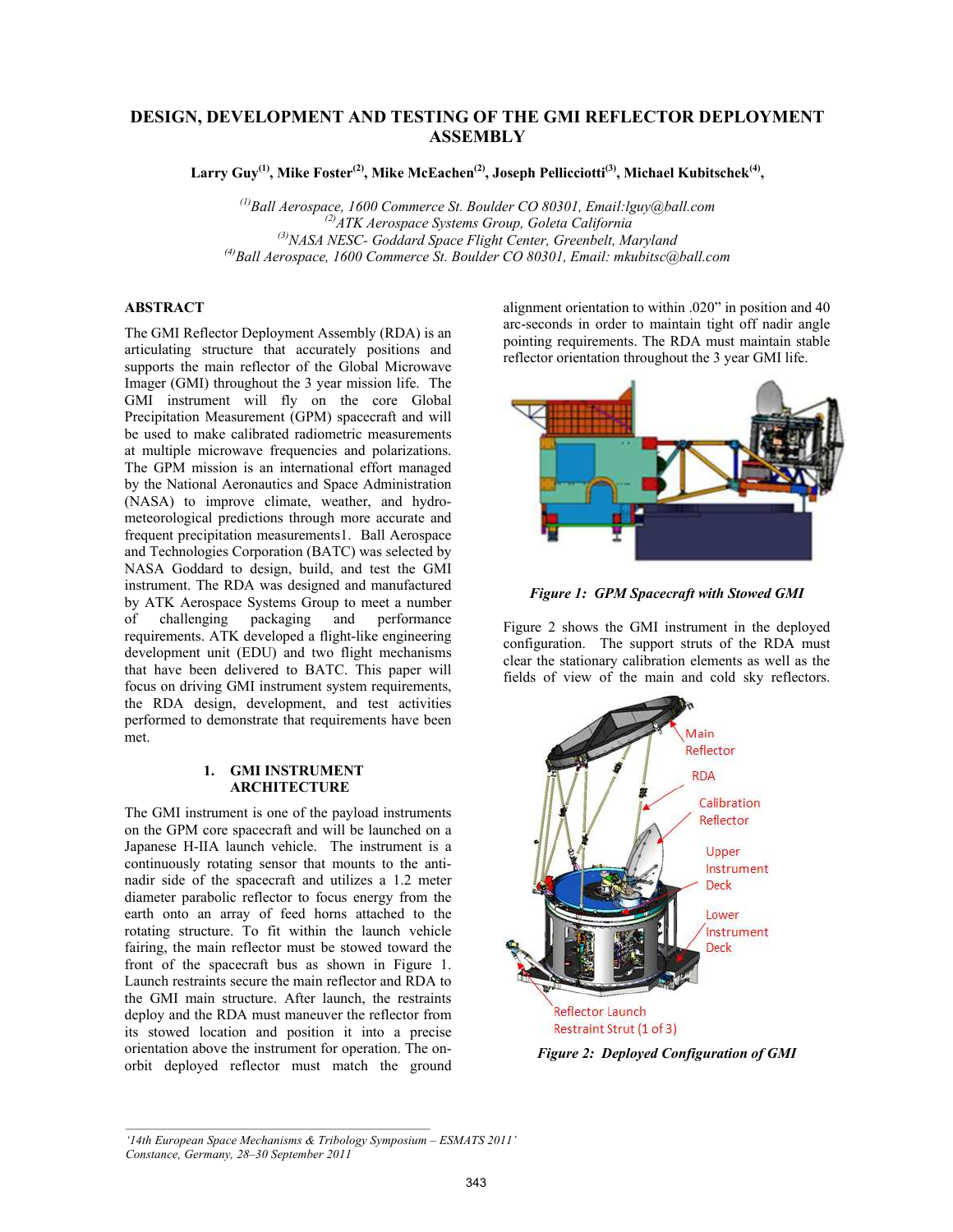#### 2. RDA Description

The GMI RDA is a kinematically determinate structure consisting of an aft bipod structure and forward and aft side strut assemblies that attach to four locations on the instrument upper deck and three locations on the outer perimeter of the main reflector. The RDA is constructed from composite tubes bonded to titanium fittings that are attached to a variety of joints designed to allow the structure to fold into a stowed configuration. When stowed, the reflector is in a defined location where it is restrained for launch, and the RDA strut tubes are positioned into limited available areas within the stowed envelope. Deployment force is provided by a torsion spring attached to the aft bipod assembly with speed controlled by a fluid damper. Deployment reliability is enhanced by eliminating the possibility of binding of the strut joints. This is accomplished by using combination of spherical and revolute hinges configured such that the structure is effectively under constrained. To provide control during deployment, a novel auxiliary synchronization linkage directs the motion of the reflector during the majority of the operation until the spring loaded side strut elbow joints lock out completing the deployment and forming a geometrically determinate structure. Figure 3 shows the primary elements of the assembly.



Figure 3: RDA Components

#### 2.1 RDA Design Drivers

The location of the stowed reflector is defined by available volume on the spacecraft and launch vehicle thus driving the geometry of the stowed RDA. The RDA must reliably deploy the 12 kg reflector from this location to a repeatable position, and maintain its orientation when exposed to the on-orbit environment throughout the mission life. Table 1 lists the primary performance requirements of the RDA.

Table 1: Key RDA Performance Requirements

| Mass                     | 5.7 kg max                   |  |
|--------------------------|------------------------------|--|
| Deployed Stiffness       | 11 $Hz$ min                  |  |
| Deployment Repeatability | $< 0.020$ in, $< 40$ arc sec |  |
| Deployment Stability     | $< 010$ in, $< 20$ arc sec   |  |
| Deployment Duration      | $<$ 5 min                    |  |

#### 2.2 Kinematic Analysis

To support the design phase, a rigorous dynamic analysis of the RDA structure was performed using the ADAMS kinematic modeling tool. This analysis aided in finalizing strut geometry, joint configurations, and predicting requirement performance such as torque margin and interface loads. The model included detailed representations of mounting interfaces, joint type, preload, spring forces, strut stiffness, clearances and reflector structural properties with special attention given to static and dynamic friction.



Figure 4: ADAMS Kinematic Model

A variety of joint configurations were evaluated using the kinematic model in order to seek a configuration that maximizes deployment reliability. In this case, a highly reliable mechanism design is one that is not susceptible to binding and is insensitive to varying joint friction and interface geometry changes. Satisfying these criteria led to a solution that consists of a combination of revolute (1 DOF), universal (2 DOF) and spherical (3 DOF) hinge joints in very specific locations (see Figure 5). The analysis showed that this particular configuration was under constrained about all 3 axes during deployment and hence immune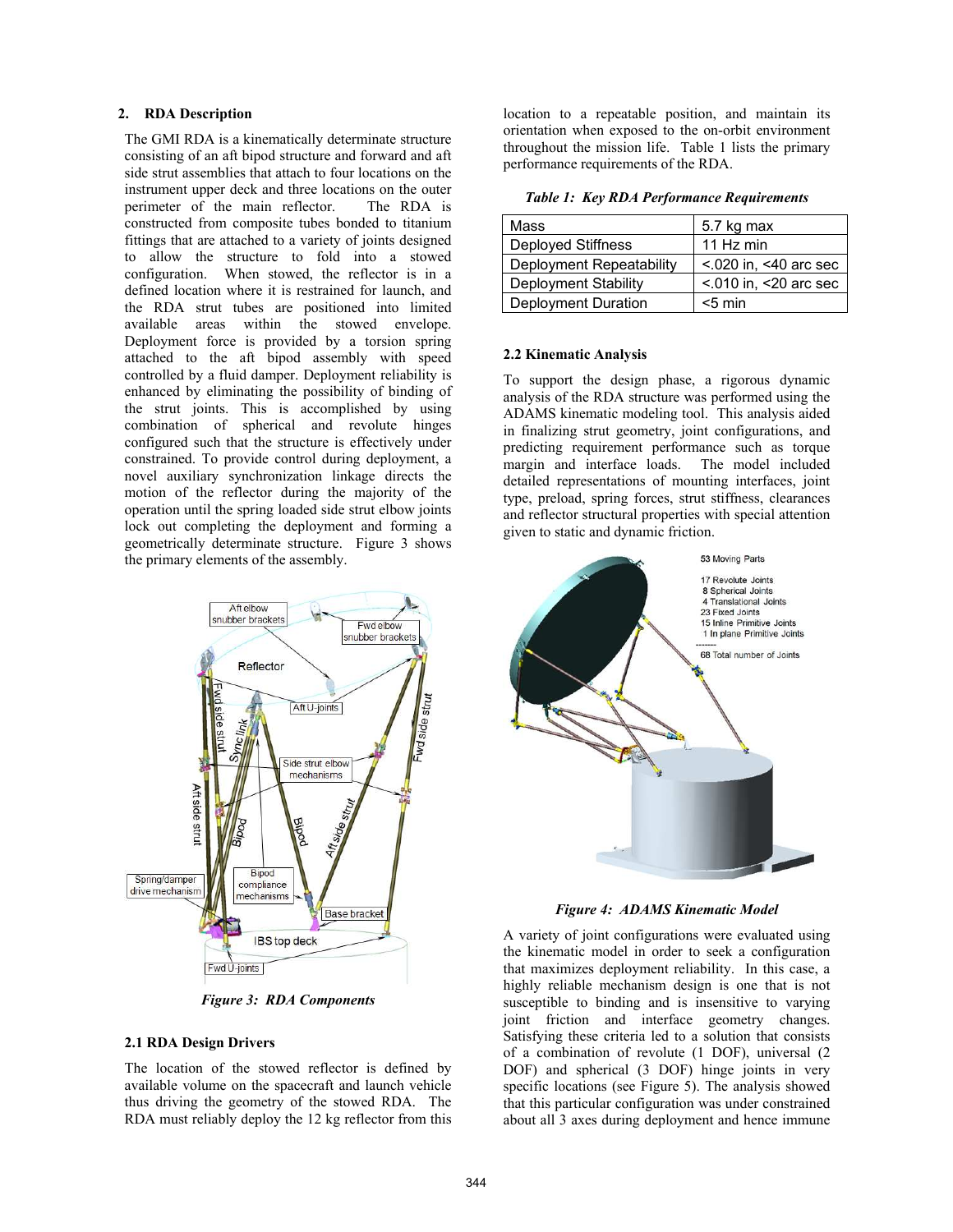to binding. When fully deployed however, the result is a statically determinate structure where the final position of the reflector is based on the RDA geometry mounted at the deck and reflector interfaces. The analysis predicted that even large variations of these interface points did not impede deployment, only the final deployed orientation.



Figure 5: Joint Configuration

To maintain the inherent anti-binding characteristic of the design but constrain the path of the deploying reflector, a "synchronization linkage" and an "outrigger bearing" were added as shown in Figure 6.



Figure 6: Sync Link & Outrigger Bearing

Once deployed, clearances ensure that they are decoupled to not influence the final position of the reflector. Rigorous exercising of the kinematic model showed the deployment robustness of the mechanism design when exposed to varying friction, varying spring forces, geometry changes and spacecraft acceleration.

#### 2.3 Design Details

#### 2.3.1 Concept of Operation

When stowed, the mounting interfaces of the RDA are constrained by the instrument upper deck and the launch locked main reflector. This provides support of the aft bipod and side strut end fittings. Snubbers attached to the reflector and instrument deck restrain the motion of the side struts thus fully supporting the RDA during launch (see Figure 7).



Figure 7: Side Strut Snubbers

Launch vibration loads result in as much as  $+/-$  5 mm of predicted relative displacement between the upper and lower instrument decks. Since the ends of the RDA bipod are attached to these two structures, it must accommodate the relative motion. To accomplish this, compliant mechanisms are incorporated in the bipod design. The bipod compliance mechanisms are spring pre-loaded bi-axial devices designed to accommodate the relative motion while maintaining high axial stiffness and position repeatability when deployed. These mechanisms behave as rigid structural elements in all deployed operational environments. During launch when axial forces exceed a threshold in either tensile or compressive directions the mechanisms deflect axially in a controlled manner. Figure 8 shows the mechanism.



Figure 8: Bipod Compliance Mechanism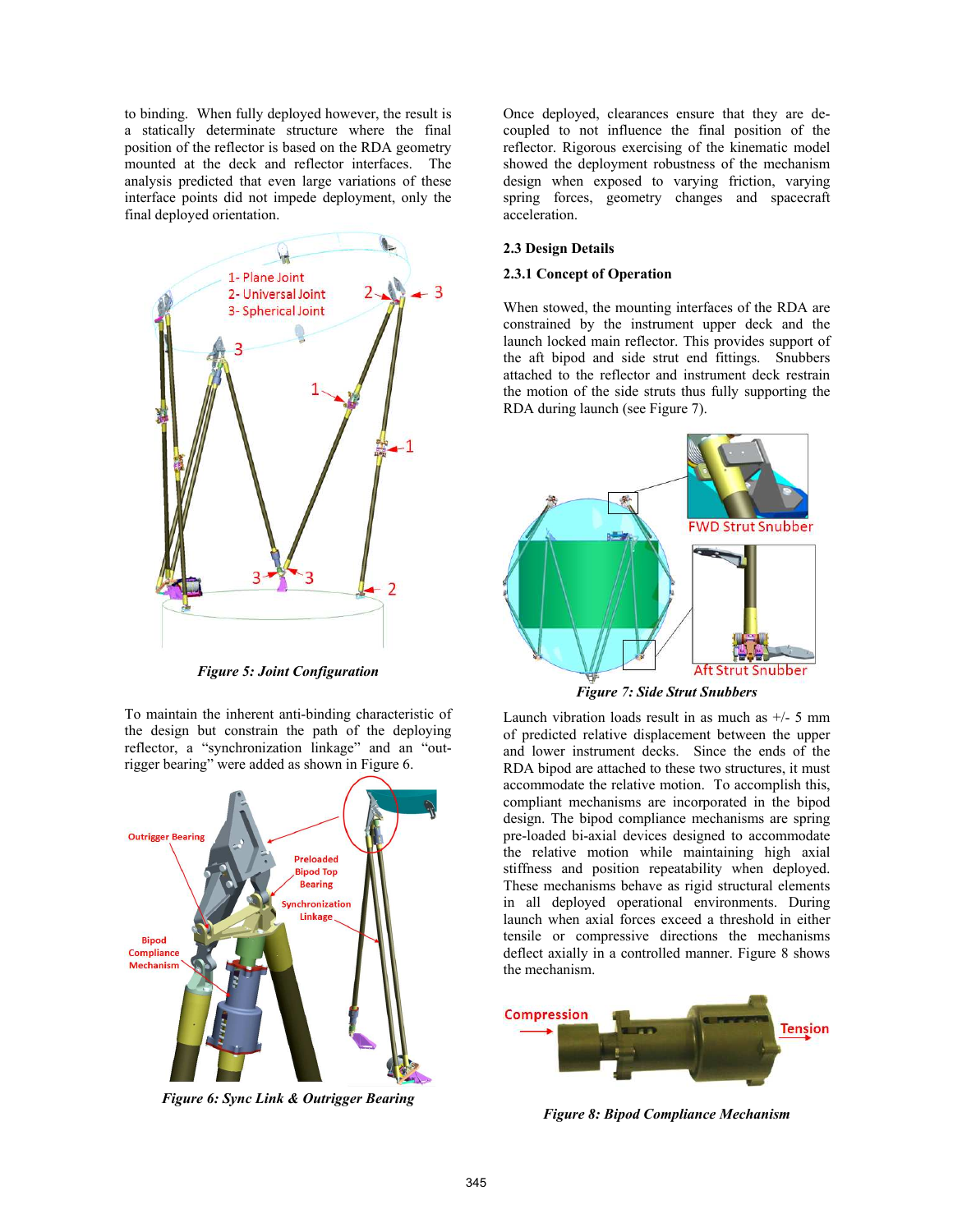Once on orbit, the instrument will remain stowed until it becomes thermally stable. During this period, heaters installed onto the RDA maintain the temperature of the viscous damper within its operating temperature. When ready, the reflector launch restraints will be released and the RDA spring/damper assembly will initiate deployment. Deployment force is generated using redundant titanium torsion springs attached to the lower bipod mount. A viscous damper located in the inner diameter of the spring coil assembly controls the deployment rate (see Figure 9). The springs are sized to provide positive torque margin even in the event that one spring fails.



Figure 9: Spring / Damper Assembly

As the bipod is being deployed, the synchronization linkage is acting to guide the motion of the reflector and deploying side struts. This link, in conjunction with the outrigger bearing controls the path of the reflector throughout the deployment range. Figure 10 shows details of the lower section of the linkage mechanism. It is important that the spring drive and synchronization mechanisms are decoupled from the deployed RDA so they do not affect the statically determinate position of the reflector.



Figure 10: Synchronization Linkage Lower Section

Motivation for the final deployment stage is provided by the side strut elbow joints. These multi featured revolute hinge joints include a hard stop for precise positioning, a latch to ensure the joint remains in the deployed configuration, redundant torsion springs and a sophisticated linkage system. The linkage is designed to minimize the spring applied opening torque

of the hinge during most of the deployment and maximize it at the end to complete the deployment and provide preload on the hinge joint. Figure 11 shows elements of the hinge and linkage operation details.



Stowed

Figure 11: Forward Strut Elbow Joint

Deployment is complete when the four side strut elbows lock in place. At this point, the drive mechanism, synchronization linkage and outrigger bearing are decoupled from the load path and the structure fully geometrically defined.

## 2.3.2 Preload Mechanisms

Each rotating joint is preloaded to provide deployed stiffness and to optimize repeatability. The elbow joints are preloaded via torsional springs and a hard stop as described above. The 3 DOF joints employ custom spherical bearings attached to the end of the strut tubes. The spherical bearings are assembled into housings designed to allow the required motion of the applicable strut tube while maximizing contact area with the ball. The preload mechanism is designed to maximize deployed stiffness while minimizing deployment friction.

Each lower bipod hinge supports both a bipod strut and an aft side strut. Because of this, operational loads applied to the hinge by the struts are in two directions and the force magnitudes vary depending on whether operation is performed on the ground versus on orbit and whether the instrument is spinning or not (see Figure 12). To eliminate the potential shift that could occur with a standard revolute joint when subjected to varying load cases, these hinges utilize a joint with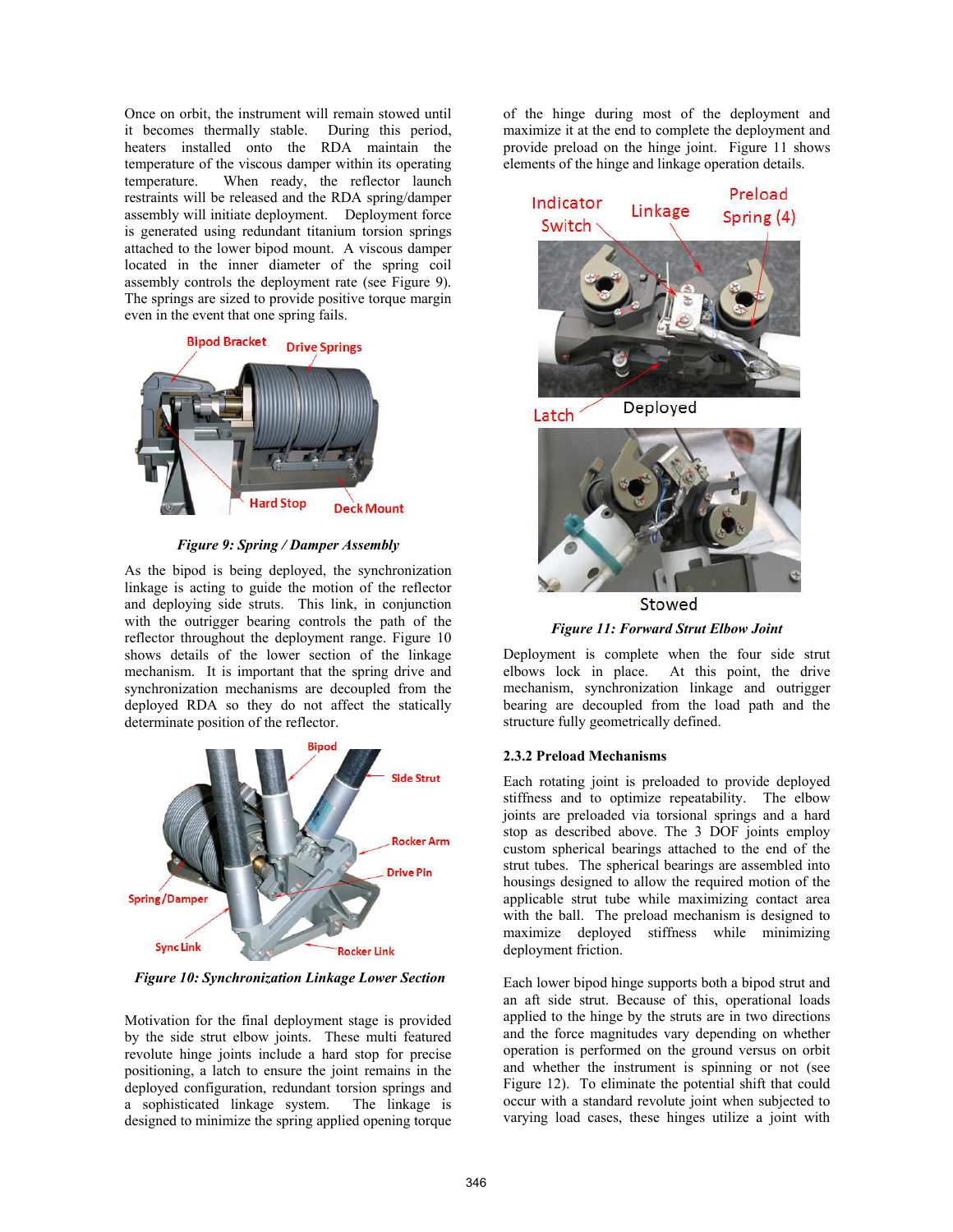special geometry that provides stable positioning of the struts over a wide range of load cases.



Figure 12: Lower Bipod Hinge Load Condition

## 2.4 Manufacturing

The RDA strut tubes are cylindrical graphite epoxy tubers with a titanium fitting bonded to each end. They were manufactured with the aid of precisely aligned bond tooling. Once bonded and cured, they were thermal cycled, proof tested and then assembly began by bolting the appropriate hinge fitting to each end of the strut tube.

Individual strut tubes were then joined into a strut assembly and installed into another precision fixture for final alignment and length tuning operations.

The completed strut assemblies were then vibration tested as a group to proto-qualification levels and assembled into a complete RDA structure. To support final alignment and performance test activities, ATK manufactured instrument deck and reflector simulators. These simulators, shown in Figure 13, were carefully designed with RDA mounting interfaces that matched the flight requirements. The reflector simulator also mimicked the mass properties and stiffness of the flight reflector. Reflector launch locks were simulated using simple pins that were manually operated.



Figure 13: Reflector & Instrument Simulators

Gravity offloading ground support equipment (GSE) was manufactured to support deployment and torque margin testing. This GSE consisted of overhead supports attached to the reflector simulator near the RDA mounts. This off-loader assembly was designed to minimize the influence of gravity on the RDA, without introducing loads that would affect the deployment kinematics. See Figures 14 & 15.



Figure 14: Gravity Offloader Support Points



Figure 15: Deployment Sequence

## 3. RDA Performance Testing

The primary performance tests imposed on the RDA included deployment repeatability, deployment duration, deployed stiffness, torque margin, deployment over operating temperature, off-nominal deployment and kinematic model validation.

## 3.1 Deployment Testing

Deployed reflector measurements were accomplished using a laser tracker to determine the location of points on the reflector near the RDA mounting interfaces relative to features on the deck simulator. Deployment repeatability was assessed by comparing the laser tracker results of multiple deployments. A log book was used to record and trend the duration of each deployment. Typical measurement setup is shown in Figure 16.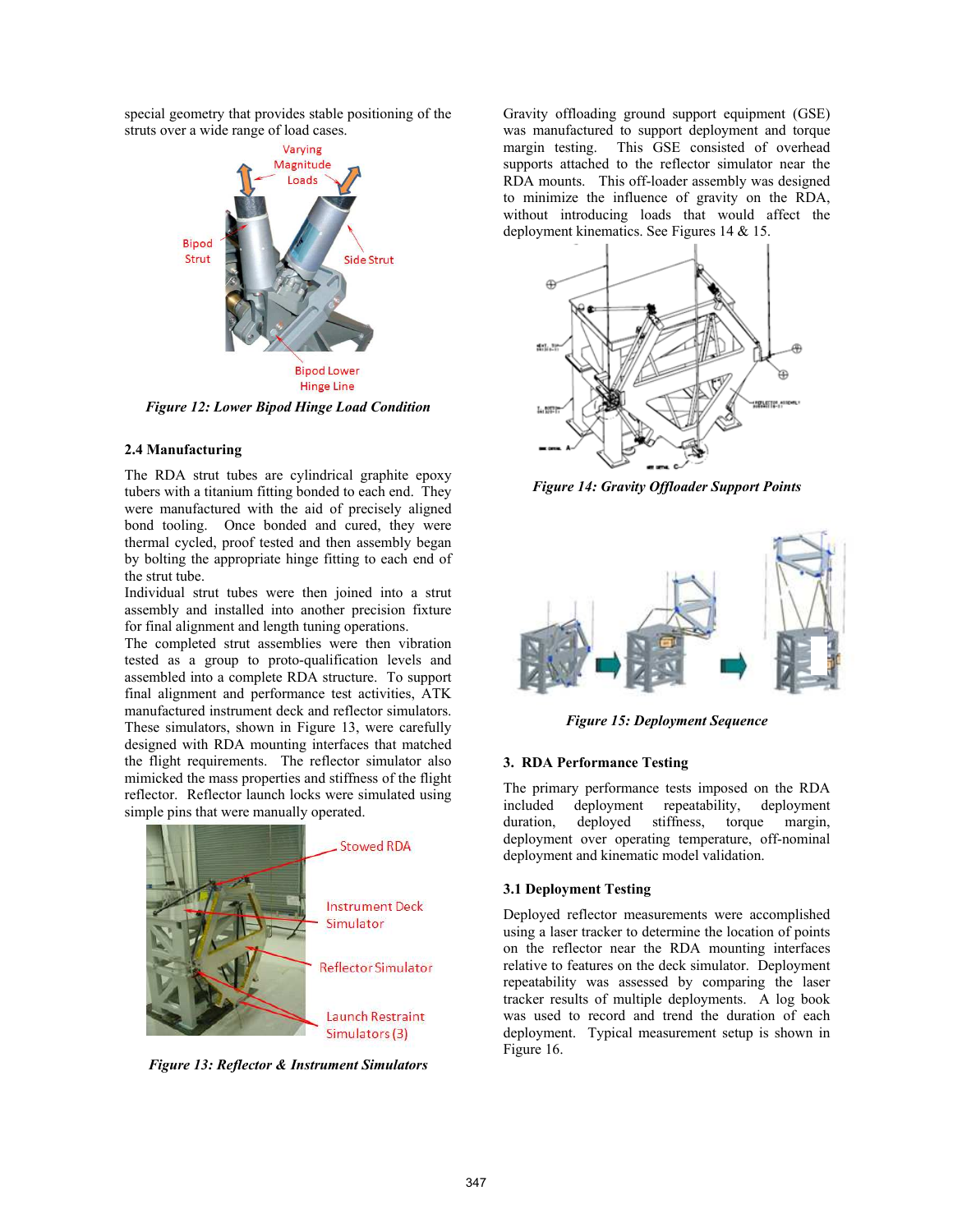

Figure 16: Deployment measurement Setup

Test results of the EDU, Flight 1 and Flight 2 assemblies showed that RDA repeatably positioned the reflector to within .001 inches and 8 arc seconds compared to an allocated requirement of < .003 inch and < 10 arc second. Results of Flight 1 repeatability testing (10 deployments) is shown in Figure 17.

| Displacements |           | Rotations |         |         |         |
|---------------|-----------|-----------|---------|---------|---------|
| dx            | dy        | dz        | rx      | ry      | rz      |
| in            | in        | in        | arc-sec | arc-sec | arc-sec |
| 0.0001        | $-0.0006$ | 0.0000    | $-1.75$ | 2.64    | 3.92    |
| 0.0001        | $-0.0002$ | 0.0000    | $-0.31$ | $-1.07$ | 1.24    |
| 0.0000        | 0.0001    | 0.0000    | 0.31    | $-0.25$ | $-1.24$ |
| 0.0004        | 0.0008    | 0.0001    | 0.52    | 0.37    | $-7.01$ |
| 0.0001        | 0.0000    | 0.0001    | 0.31    | 0.17    | 0.21    |
| $-0.0001$     | 0.0001    | $-0.0001$ | 0.10    | $-0.87$ | 0.62    |
| 0.0002        | 0.0003    | $-0.0001$ | $-0.10$ | $-1.07$ | $-2.48$ |
| $-0.0003$     | $-0.0003$ | $-0.0001$ | 0.31    | $-0.04$ | 1.86    |
| $-0.0001$     | 0.0002    | 0.0001    | 0.72    | $-0.87$ | 0.62    |
| $-0.0005$     | $-0.0003$ | 0.0004    | $-0.10$ | 0.99    | 2.27    |

Figure 17: Flight Unit 1 Repeatability Results

Tests were also conducted in a thermal chamber at the ATK predicted operating temperature extremes of +71C and -73C. During cold temperature testing, heaters attached to the spring/damper mechanism damper maintained the damper temperature above 0C. These tests successfully demonstrated that the assembly properly deployed at these worst case temperature extremes.

## 3.2 Torque Margin Testing

Verifying 2X torque margin of the drive assembly proved to be a challenging test. The initial plan was to remove half of the deployment springs and, with the aid of the gravity offloader, demonstrate that the assembly would still deploy. However, kinematic modeling and EDU testing showed that neutral buoyancy of the reflector was not achievable throughout the deployment range with a single setting of the offloader. The analysis did show though that neutral buoyancy could be achieved for a limited range of the deployment. So as a compromise, the offloader was calibrated over 5 angular deployment ranges. Then, with half of the deployment springs removed, the reflector was manually positioned at the start of a range, the offloader adjusted and then the reflector released to demonstrate deployment over that range of motion. The reflector was then manually stopped at the beginning of the next range and the process repeated. This test successfully demonstrated that the 2X torque margin requirement was met.

## 3.3 Deployed Stiffness Testing

Deployed stiffness testing to demonstrate compliance to the 11 Hz minimum requirement was performed using two different methods. The first was an indirect test where a lateral load was applied at the reflector simulator interface and the corresponding deflection measured using a laser tracker. The data was then compared to structural analysis stiffness for the predicted deployed mode. A schematic of this test setup is shown in Figure 18.



Figure 18: Stiffness Test Setup

The second stiffness test approach involved a more direct measurement where the laser tracker simply recorded the oscillation response of the reflector after being subjected to an impulse load. FFT evaluation of the laser tracker data clearly showed the resonant frequency of the system. Figure 19 shows a representative FFT plot. This direct measurement is simple to implement and correlates well with analytical predictions. It was used exclusively for comparing pre and post environmental test stiffness measurements.



Figure 19: Typical FFT of Laser Tracker Data

## 3.4 Off-Nominal Deployment Testing

A variety of off-nominal deployment tests were performed to demonstrate the robustness of the RDA design as predicted by the kinematic model. The first was a "geometry change" test where a .015" spacer was placed under one of the strut mounts and deployment